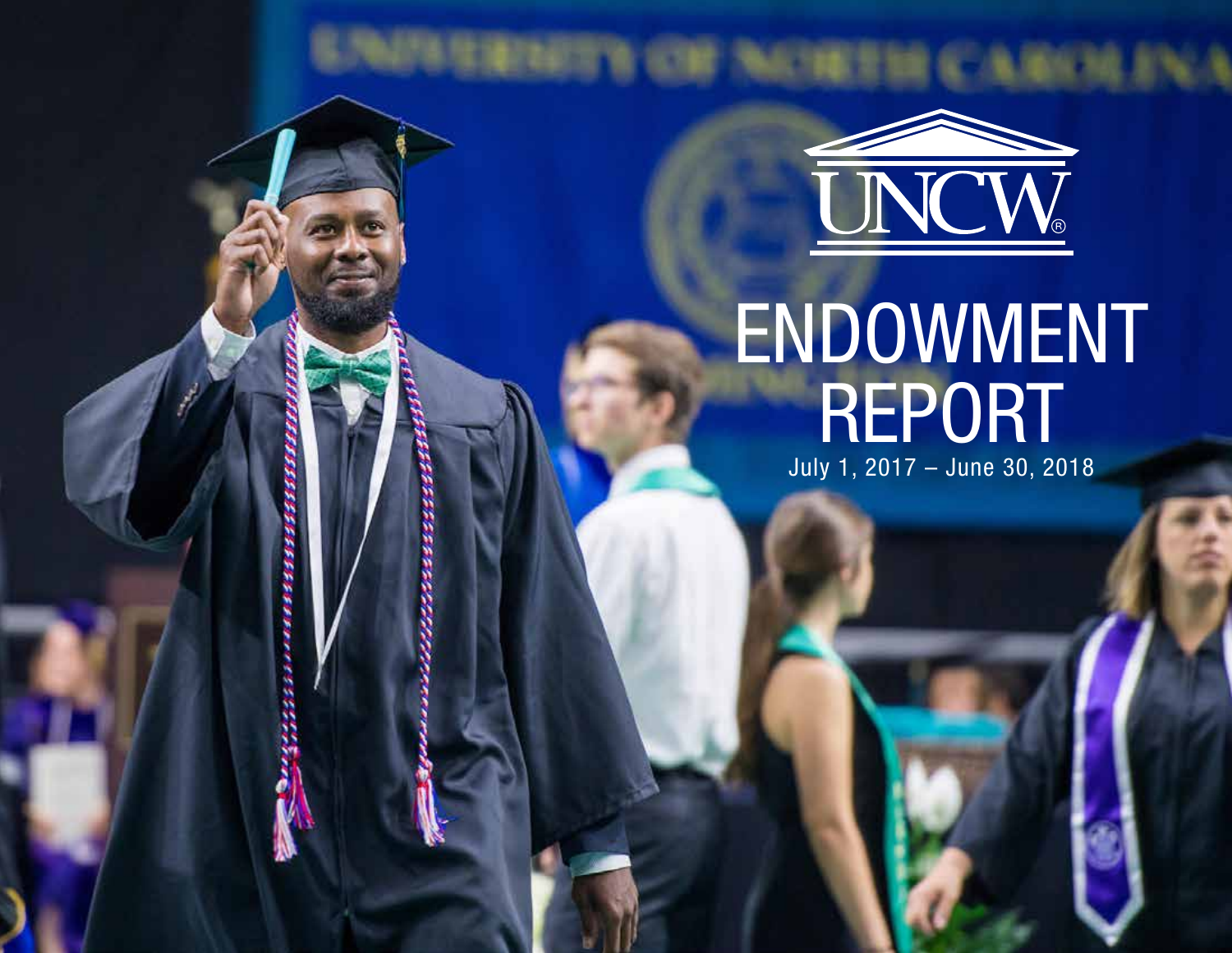# A VESTED INTEREST



On behalf of the University of North Carolina Wilmington, I am pleased to share our Fiscal Year 2018 Endowment Report (reflecting July 1, 2017 – June 30, 2018).

We are incredibly grateful for the thousands of alumni, parents, friends, corporations, foundations and organizations who invest in our great university. Last year, UNCW received \$15.4 million in gifts and commitments. Unique among those were endowment gifts as, by design, they benefit both current and future generations of Seahawks. Contributions

over time, combined with strong investment performance, ensure the long-term stability and growth of our institution.

Now comprised of more than 450 funds, UNCW's endowment serves as a perpetual source of support for the university and its mission of teaching, research and service. Over the past fiscal year, the university's endowment increased by 7.5 percent, totaling almost \$99 million as of June 30, 2018. From scholarships and professorships to academic programs and athletic facilities, students, faculty and

staff all across campus benefited from \$3.6 million in endowment spending distributions.

The growth we have realized reflects the generosity of our donors as well as careful management of the assets entrusted to the university. Donors often share that they support UNCW because they believe their gifts will have a greater impact than at other institutions. We agree, and we are committed to being exceptional stewards of your investments. In Fiscal Year 2018, for every state dollar spent on fundraising operations in university advancement, \$7.48 was raised — a 648 percent ROI.

While the university's Strategic Plan continues to guide us into the future, endowment donors have moved us forward. The enclosed report highlights your own personal influence. Today, and every day, we value your enduring commitment.

Sincerely,

Eddie Stuart '05M Vice Chancellor for University Advancement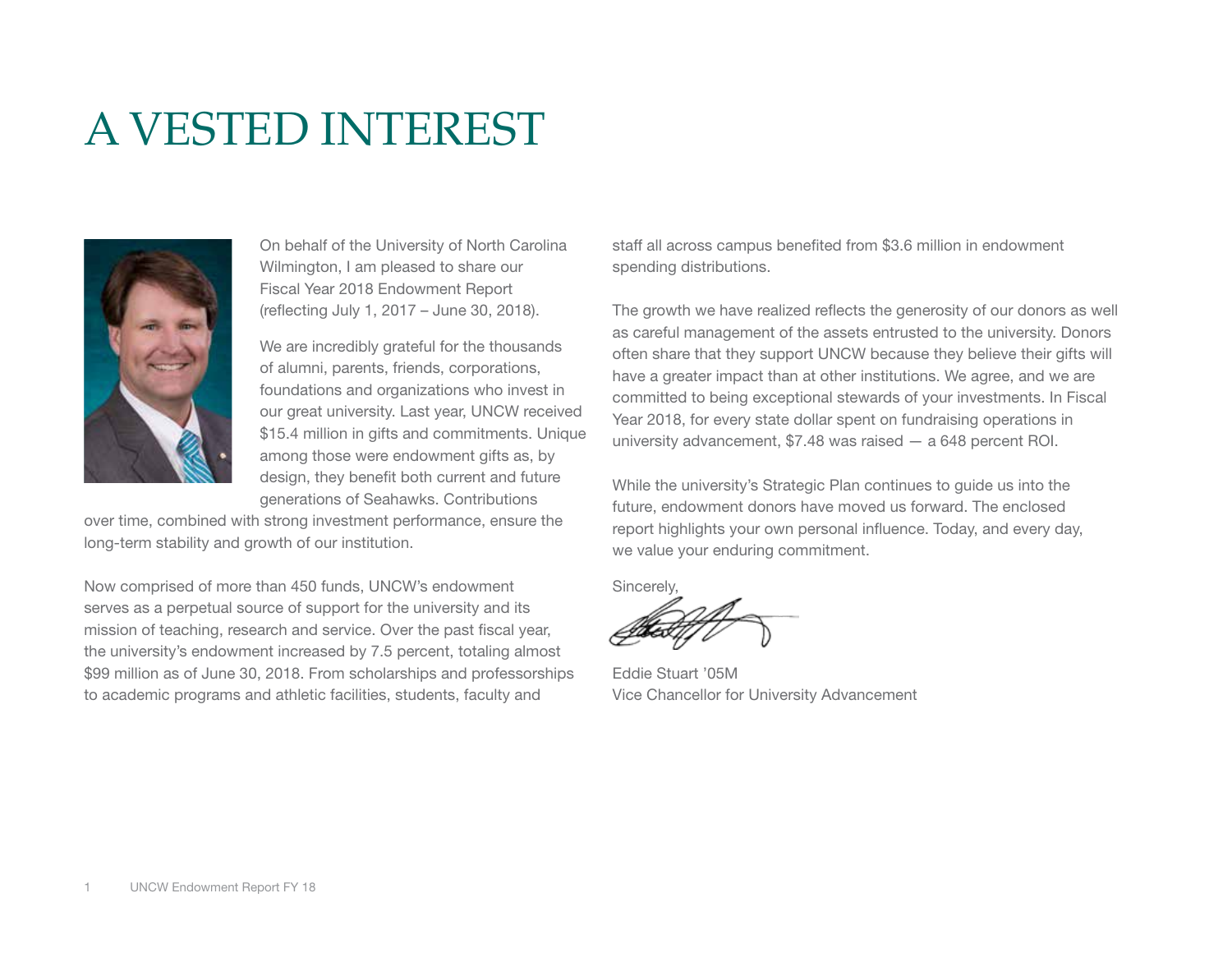### THE UNCW ENDOWMENT

The University of North Carolina Wilmington and the UNCW Foundation Inc. depend on endowment gifts to ensure UNCW's students, faculty and programs will thrive in perpetuity. An endowment is a long-term investment that creates financial stability, allowing the university to plan using dependable and predictable sources of revenue. Moreover, an endowed gift offers donors an opportunity to connect a family name or loved one to an area of UNCW in which they have a special interest. Endowment donors may make gifts to either an unrestricted endowment, which provides support for programs at the university's discretion, or they may establish an agreement for a restricted endowment, which supports a specific purpose such as a scholarship, professorship, athletic or academic program.

#### FINANCIAL SUMMARY

| as of June 30, 2018          | 2017-18      | 2016-17      |
|------------------------------|--------------|--------------|
| <b>Opening Balance</b>       | \$91,940,718 | \$84,266,637 |
| Additions                    | 1,874,885    | 2,920,274    |
| <b>Net Earnings</b>          | 9,601,223    | 9,212,025    |
| <b>Spending Distribution</b> | (3,607,527)  | (3,552,915)  |
| Administrative               | (932, 439)   | (905, 303)   |
| Year-end                     | \$98,876,860 | \$91,940,718 |

This Annual Endowment Report provides an overview of what the endowment portfolio does for the university and serves as a financial summary of its investment and distribution activities for the past year. A separate statement detailing information on a donor's particular endowment(s) may also be enclosed. Additional information about UNCW's endowment, including frequently asked questions and definition of terms, can be found online at www.uncw.edu/endowmentreport.

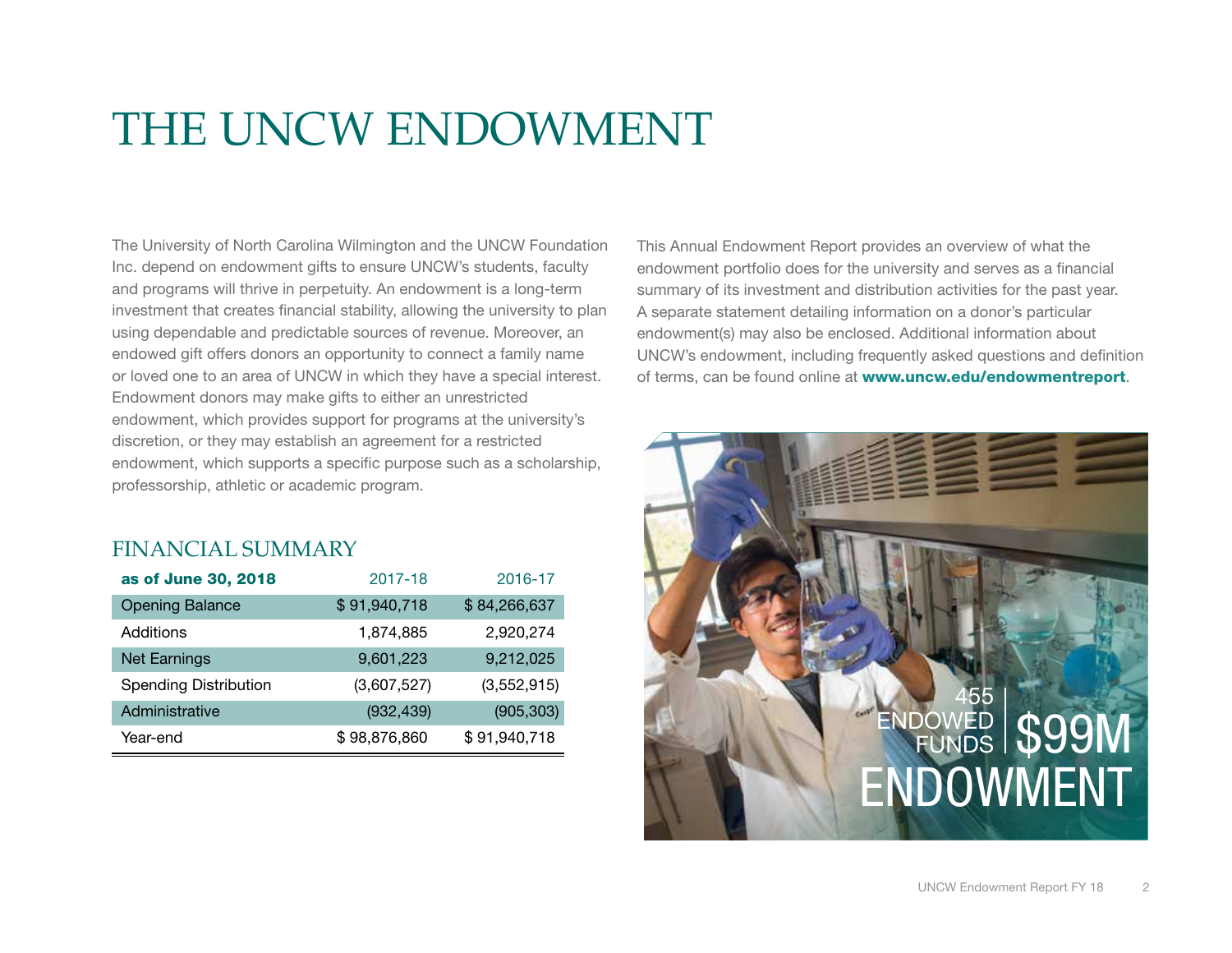## OBJECTIVES AND PERFORMANCE



The Douglas Swink Scholarship in Theatre Endowment was established in 2008 by David Swink in memory of his father, Doug. "This award has been hugely helpful to me, allowing me the opportunity to spend less time at work and instead further my studies as an actor, leader, poet and model." –Sean Owens '18

The Endowment Fund continues to perform ahead of peer institutions and meet our primary objectives to include:

- Maintaining the inflation-adjusted purchasing power after costs and spending
- Providing a stable source of liquidity and financial support for the university's mission
- Diversifying the fund's exposure to all asset classes by hiring external managers

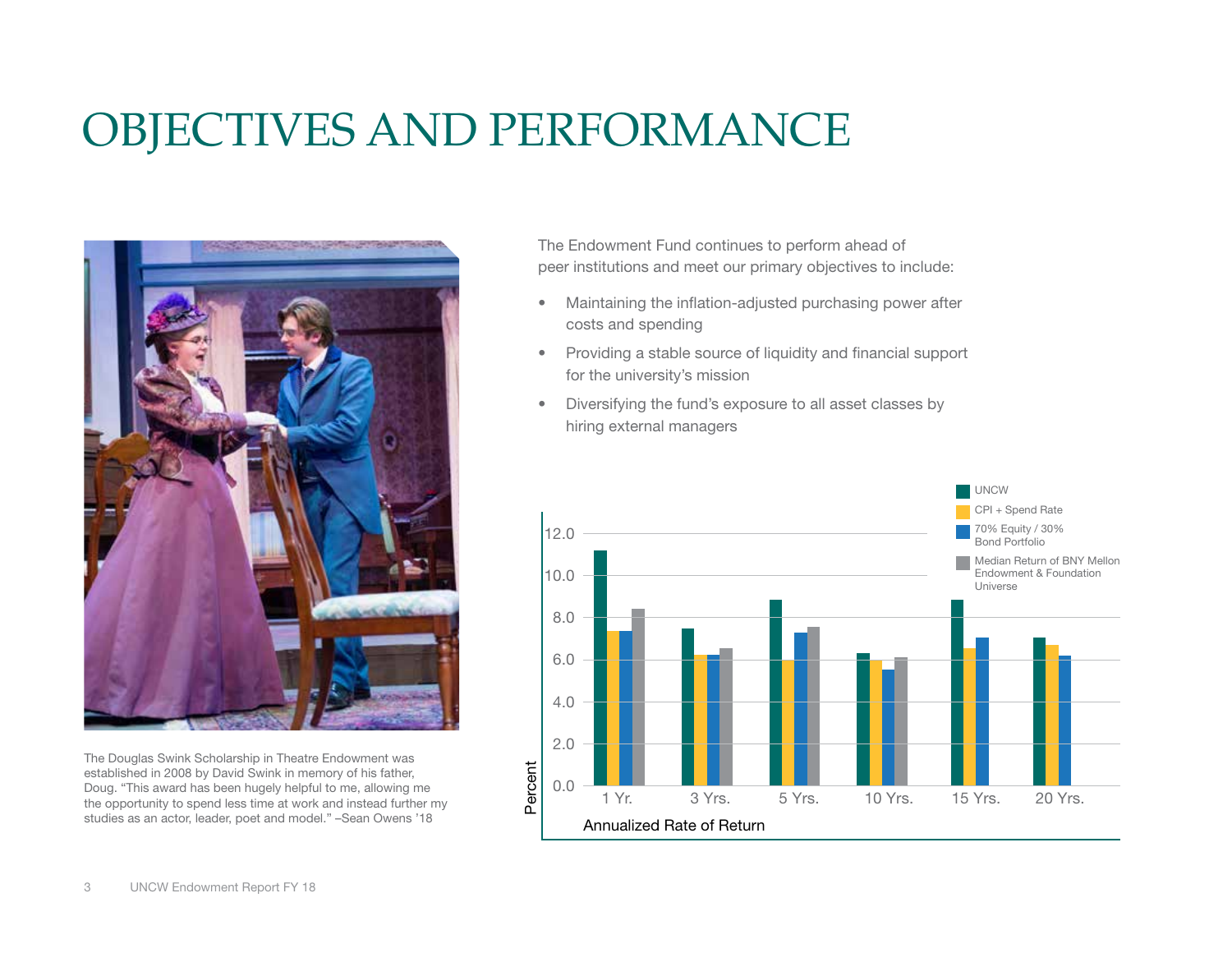

### COMPETITIVE | A DIVERSIFIED PORTFOLIO BENEFITS

UNCW's men's golf team captured the 2018 Colonial Athletic Association (CAA) Men's Golf Championship. The Timothy Neil Wright Scholarship in Athletics, an endowment established in 2012, allows a student-athlete the opportunity to play golf at UNCW. Russell H. Sneeden III created the scholarship in memory of Mr. Wright, an active member of the Wilmington-area golfing community.

### PORTFOLIO MANAGEMENT AND ASSET POOL ALLOCATION

The Endowment Fund is governed by a nine-member, university-appointed board whose primary role is to oversee the allocation of the Endowment Fund's portfolio among asset classes and investment vehicles and to monitor performance.

UNCW utilizes the management services of UNC Management Company (www.uncmc.unc.edu) and The Investment Fund for Foundations (www.tiff.org) for substantially all of its assets. The fund is subject to the UNC Policy for Endowment established by the UNC Board of Governors and is subject to an annual review by State of North Carolina auditors.

A unitized endowment pool allows multiple endowments to invest in the same pool of assets and has mechanics similar to that of a mutual fund.

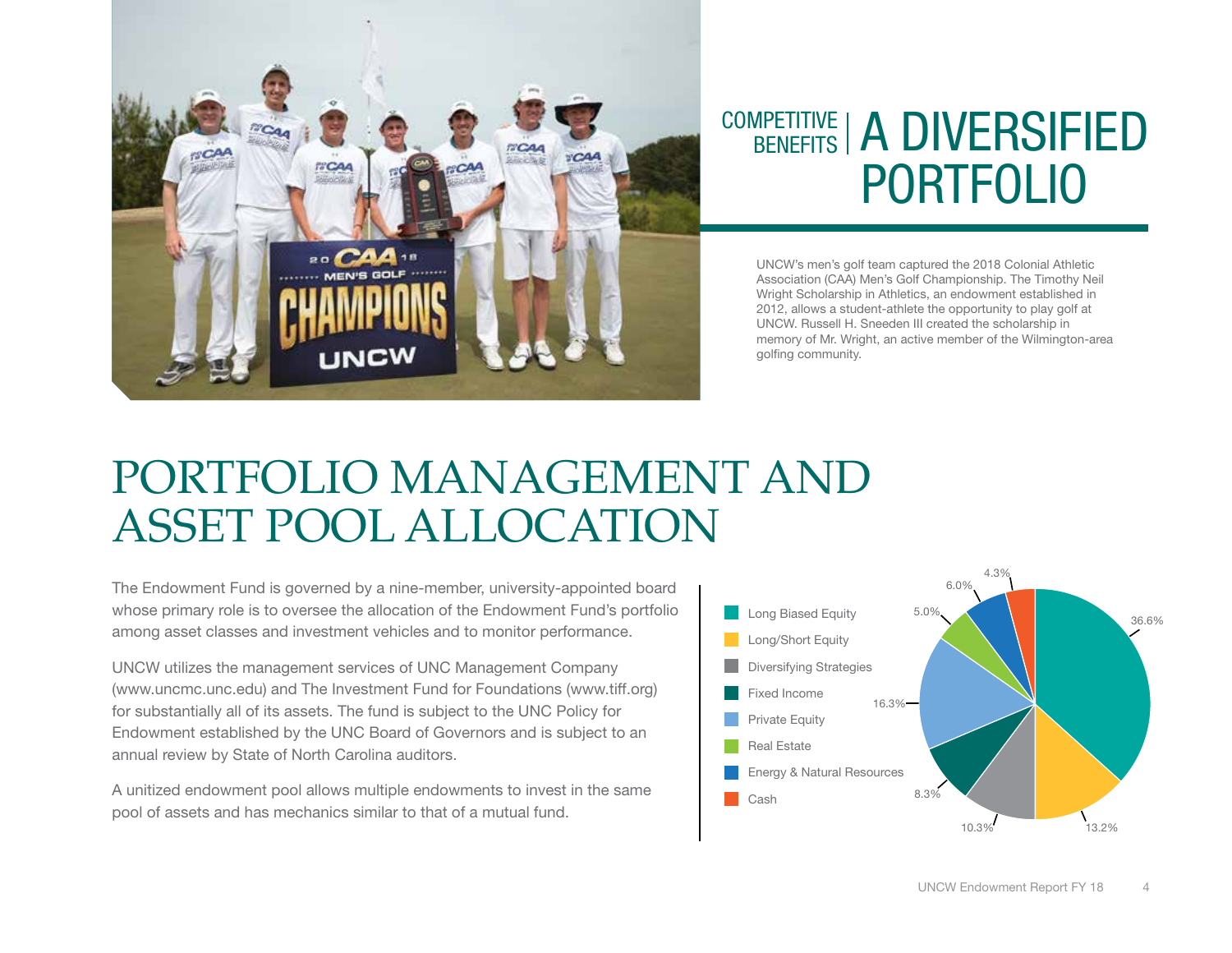## SPENDING POLICY AND DISTRIBUTION

Annually, the UNCW Endowment Board of the Board of Trustees and the Investment Committee of the UNCW Foundation Board review the spending policy payout for the upcoming fiscal year (July 1 through June 30). These boards have approved a 4.5 percent annual spending rate since fiscal year 2013.

Spending rates for individually named endowment funds are determined by calculating 4.5 percent of the pool's average market value at June 30 for the previous three years. That value is then divided by the pool's total units. This spending rate per unit is then applied to the ending units of each fund and serves as the next fiscal year's distribution.

#### DISTRIBUTION BY SPENDING PURPOSE

|                       | 2017-18     | 2016-17     |
|-----------------------|-------------|-------------|
| Scholarships          | \$1,523,027 | \$1,508,447 |
| Academic Support      | 646,529     | 610,441     |
| Professorships        | 712,180     | 688,451     |
| <b>Facilities</b>     | 260,762     | 260,217     |
| <b>Public Service</b> | 127,342     | 148.754     |
| General Support       | 337,687     | 336,605     |
|                       | \$3,607,527 | \$3,552,915 |



### THE WILLIAM BAGGETT | BENEFITS BEYOND THE CLASSROOM INTERNSHIP AWARD

The William Baggett Internship Award in Business is an endowment with annual earnings used to assist students engaged with internships with small businesses, nonprofit organizations or those pursuing unpaid internships. Faculty-mentored internships are one of many applied learning experiences that reinforce classroom studies.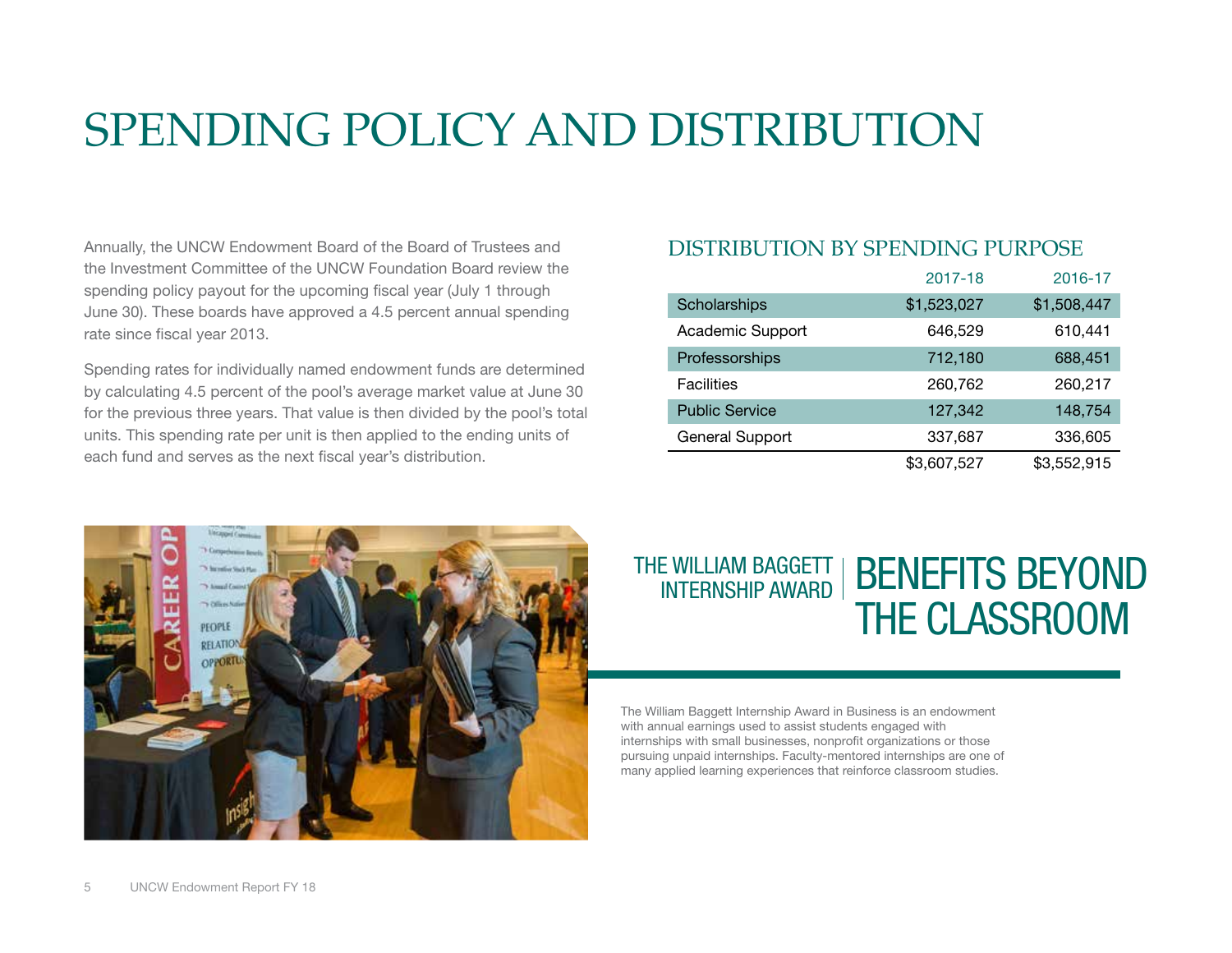